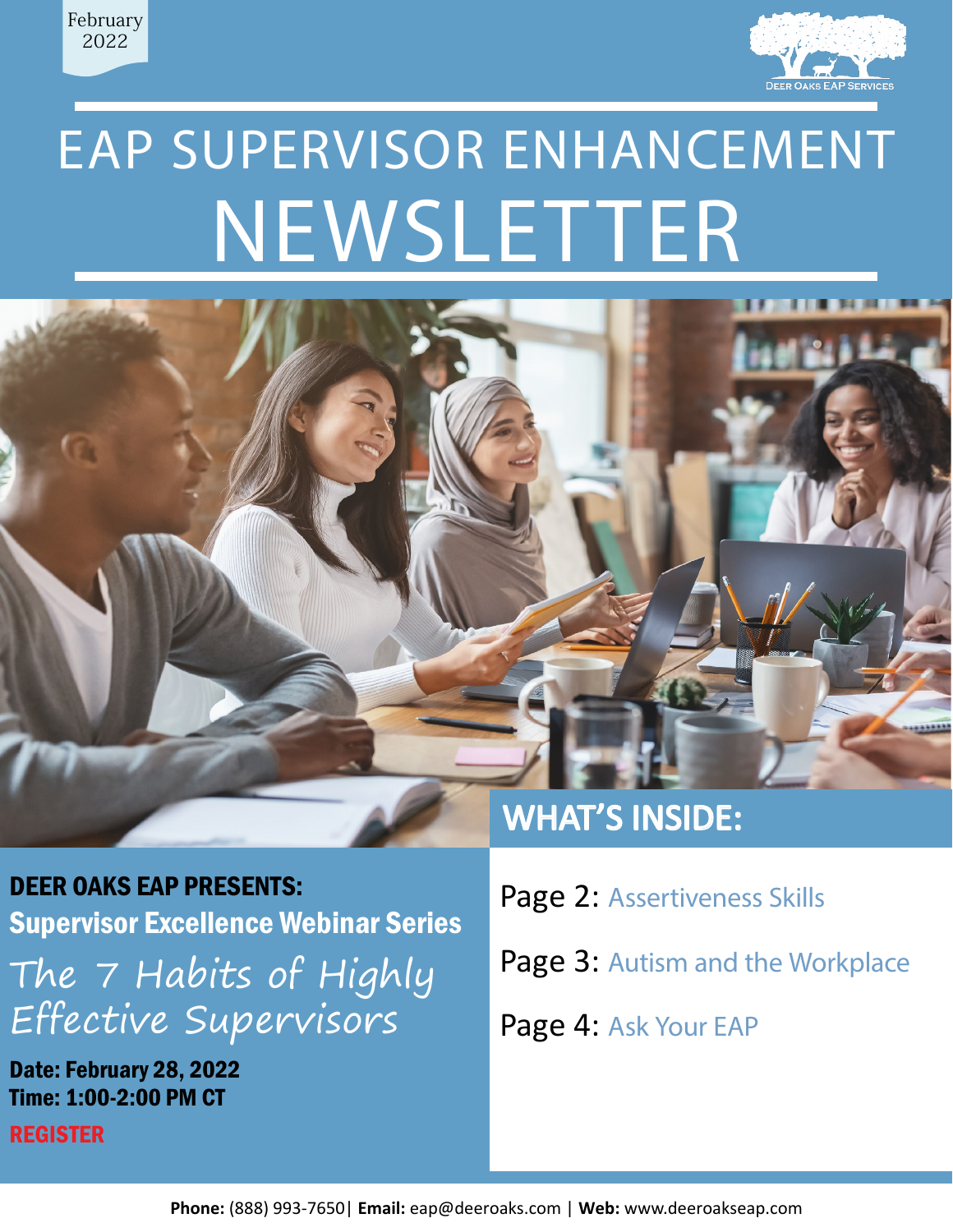# <span id="page-1-0"></span>Assertiveness Skills

### **What is assertiveness?**

Assertiveness is the ability to state positively and constructively your rights or needs without violating the rights of others. When you use direct, open, and honest communication in relationships to meet your personal needs, you feel more confident, gain respect from others, and live a happier, fulfilled life.

### **Benefits of Assertiveness**

Acting assertive helps maintain honesty in relationships, allows you to feel more in control of your world, and improves your ability to make decisions.

### **Roadblocks to Assertiveness**

Fear that you will harm others, or that you will experience rejection and feel shame, may prevent you from acting assertive. This is based upon a belief that other people's needs, opinions, and judgments are more important than your own. Believing assertiveness hurts another person can keep you from meeting your legitimate physical and emotional needs. As a result, you feel hurt, anxious, and angry about life.

Lessons learned from parents or caregivers contribute to your beliefs about the legitimacy of your personal rights. This can cause you to act passively to conform to these beliefs. A few examples include the right to decide how to lead your life, the right to pursue goals and dreams, the right to a valid opinion, the right to say how you want to be treated, the right to say "no," the right to change your mind, the right to privacy, the right to ask for help, and many more. Acting to assert any of these rights leads many people to think they are acting selfish.

# **Is assertiveness selfish?**

Selfish means being concerned excessively or exclusively with oneself. This is not assertiveness. Being assertive does not dismiss or ignore the needs of others. Assertiveness focuses legitimate or important needs.

#### **Is assertiveness aggressive?**

Assertiveness is not aggression. Aggressive means that you express your rights at the expense of another or forcibly deny the rights of others. If you struggle with being assertive, you may have mislabeled assertive behavior by others as aggressive. This may help you feel justified about not being assertive. However, believing assertiveness is aggressive can prevent you from taking steps to improve your assertiveness skills.

# **Practice makes better.**

Recognizing what causes your lack of assertiveness is helpful, but committing to change is more important. Practicing assertiveness skills helps you confront old ways of thinking, helps you become more naturally assertive, and is self-reinforcing. Keeping track of your progress is helpful. Be patient. In the beginning, you won't be assertive at every opportunity, and you might be assertive in some situations where it isn't necessary. It's all part of the process of growing to be more assertive. Notice the general trend of your success, and give yourself a pat on the back as things change.

### **Simple Assertiveness Formula**

Each time an opportunity occurs to be assertive, make notes in a small notebook. Consider keeping it in your pocket or purse. Record: (1) the specific event that called for an assertiveness response; (2) what personal right was involved (i.e., the right to say "no"); (3) how you responded; what you said; (4) what you did well in this situation; and (5) reminders to yourself about what you will do next time to be assertive if this situation is repeated.

# **A Few Assertiveness Tips**

Assertiveness frequently means using "I statements" combined with a word that describes what you want. For example, "I want," "I need," "I would prefer," "I do not like," "I am upset about," and so on. Be careful not to minimize such statements by couching them with questions that subordinate your needs. Example: "I need you to assist with this short turnaround project—do you mind?"

# **What the Employee Assistance Program (EAP) Can Do**

Being assertive isn't easy for everybody. You may have a personal history or childhood experiences that serve as strong roadblocks to the changes you want to make. The EAP can find resources, especially professional counseling assistance, to help you make faster progress in being assertive.

*Source: U.S. Army, Fort Derrick. (2007). Assertiveness skills. Retrieved October 2, 2018, from http://www.detrick.army.mil/*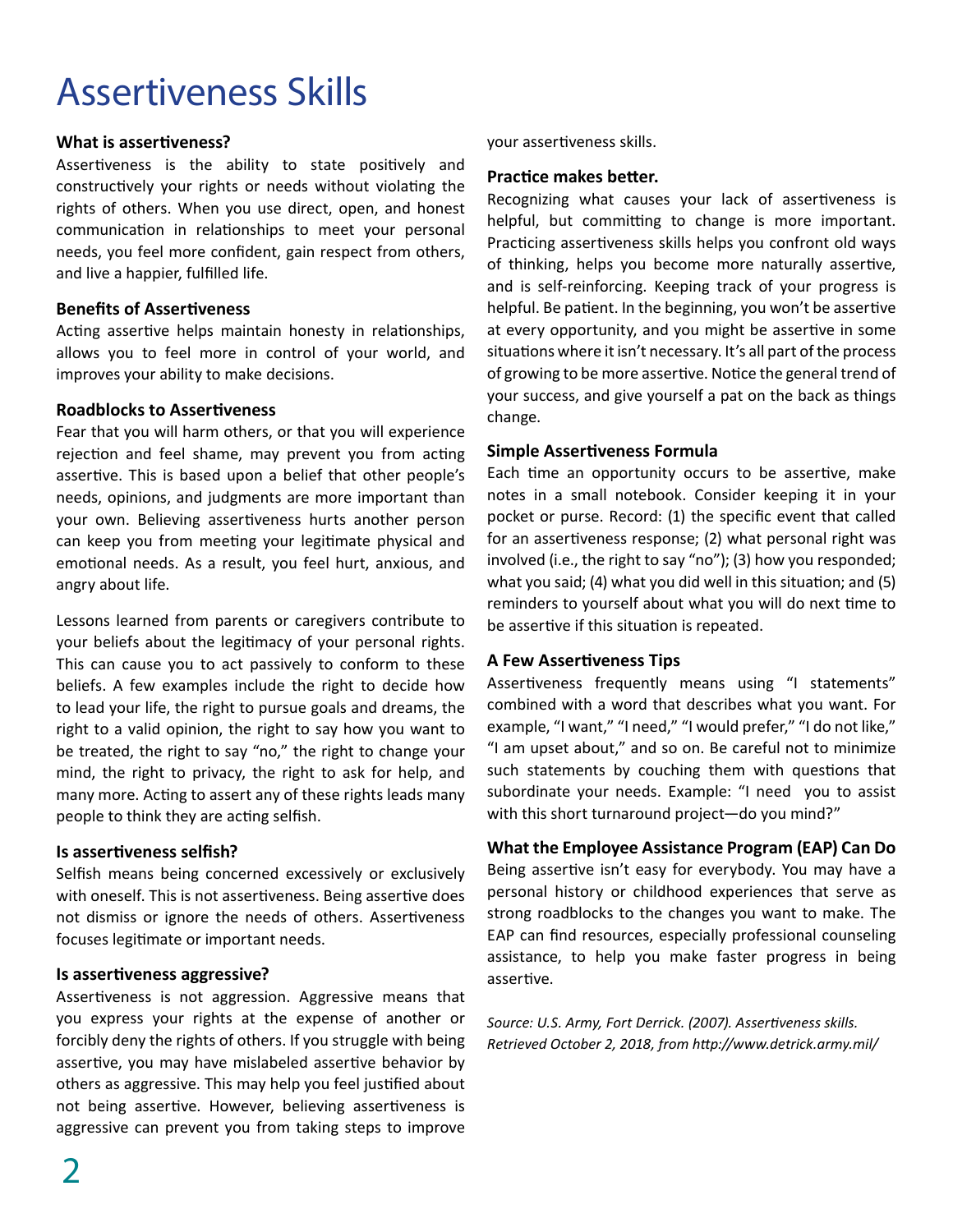# <span id="page-2-0"></span>Autism and the Workplace

As an increasing number of organizations commit themselves to workforce diversity and inclusion initiatives, growing attention has been given to supporting individuals on the autism spectrum.

Autism spectrum disorder (ASD) refers to a broad range of neurological developmental disabilities that can negatively impact communication skills, social behaviors, and sensory sensitivities. Autism is understood as a "spectrum" disorder because the symptoms and abilities of individuals with autism vary widely from person to person, ranging from mild to severe and debilitative.

While every individual's experience with autism is different, challenges most often identified with ASD include varying degrees of

- Sensitivity to sounds, textures, and pain
- Intense interest in a narrow range of topics
- Rigid attachment to routines, patterns, or behaviors
- Difficulty communicating and interacting with others

As ASD is becoming better understood, many are recognizing that the neurological differences associated with ASD can also translate into valuable workplace skills. For example, a strong awareness of patterns means that many individuals on the spectrum excel in math, sequencing, coding, and other data-driven processes. In fact, 16 percent of students with autism who pursue postsecondary education choose computer science fields.1

Other strengths commonly associated with ASD include:

- High levels of concentration and attention to detail
- Capacity for interferential reasoning
- Strong ability to identify errors
- Creative problem solving
- Unique perspective and "outside-the-box" thinking
- Ability to build, analyze, and understand complex systems
- **Persistence**
- Exceptional memory
- Innovation
- **Loyalty**
- **Trustworthiness**
- Productivity
- Reliability

Even though an estimated 60 percent of individuals with autism have average or above-average intelligence, the unemployment rate for people on the spectrum is high, even for those who graduated from college. It is thought that traditional methods of recruitment and hiring, including the emphasis on social engagement, put individuals with ASD at a disadvantage.

In recent years, several major corporations, including Microsoft, SAP, and JP Chase Morgan, have developed neurodiversity inclusion programs to recruit and support employees who are on the autism spectrum. For these organizations, the investment has aligned with their organization's culture and social responsibility efforts and met their talent needs.1

At JP Chase Morgan, individuals with ASD have been recruited to serve in a number of competitive roles, including fraud analysts, compliance analysts, and data scientists. JP Chase Morgan's return-on-investment (ROI) data revealed that the individuals in their pilot program were 48 percent more productive after six months than their neurotypical counterparts. The second class of participants were 90 to 140 percent more productive, with zero errors after six months.1

Organizational leaders say that individuals on the spectrum are not only helping address talent shortages in areas that are typically difficult to fill, but they are also providing a more diverse workplace experience for all employees. There were unexpected benefits as well. Once organizations created more inclusive environments, they found that existing employees began to self-disclose their own autism diagnoses, which they had previously kept hidden. Communication across the organizations improved as well, and managers involved in the program became better leaders overall.1

#### *Reference*

*Annabi, H., Crooks, E.W., Barnett, N., Guadagno, J., Mahoney, J.R., Michelle, J., et al. (2019). Autism @ work playbook: Finding talent and creating meaningful employment opportunities for people with autism. Seattle, WA: ACCESS-IT, The Information School, University of Washington. Retrieved October 15, 2021, from https://www.autismspeaks.org*

*Source: Workplace Options (WPO). (2021, April). Autism and the workplace. Raleigh, NC: Author. Retrieved October 15, 2021, from the WPO Blog at https://www.workplaceoptions.com*